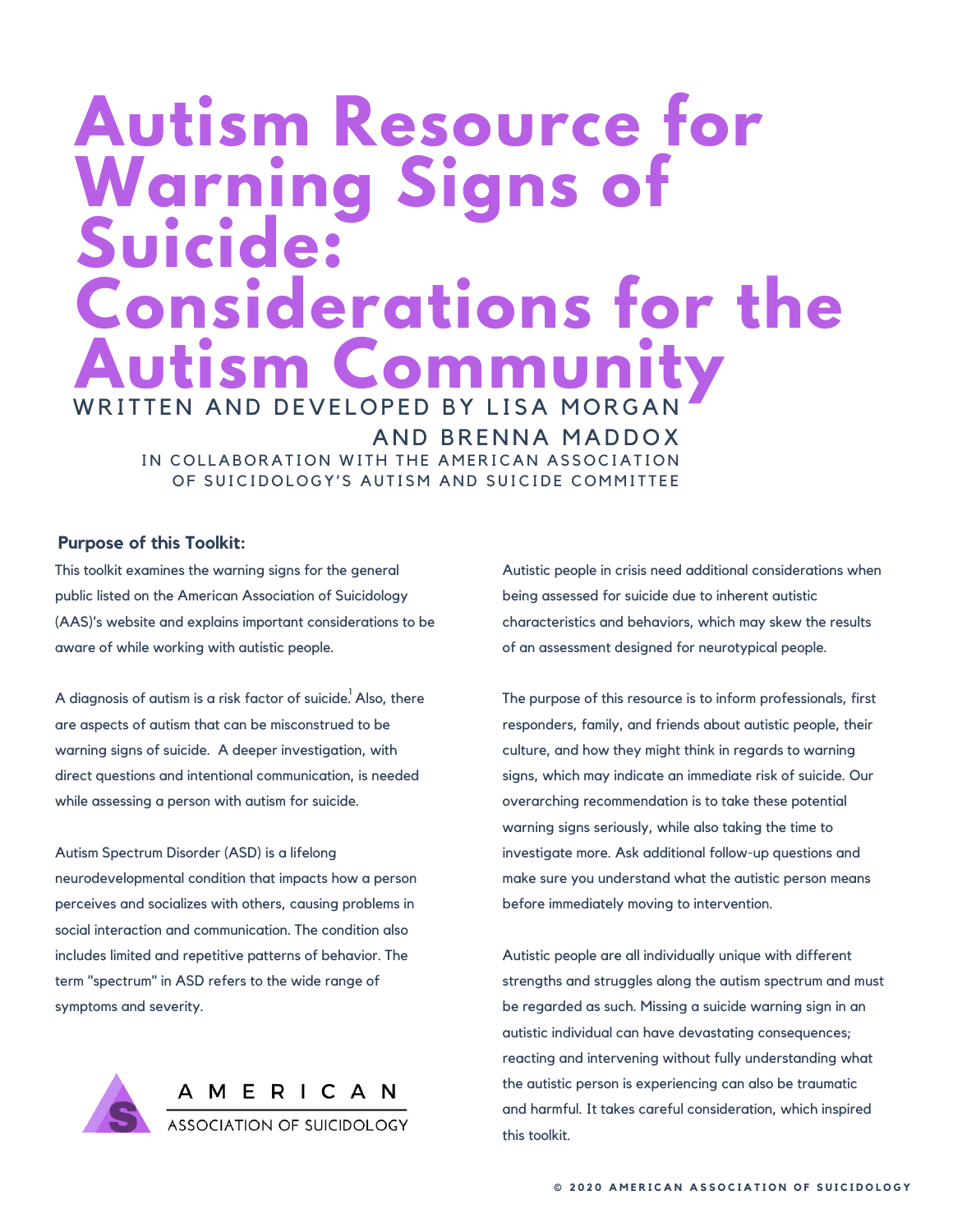# **Warning Signs of Acute Suicide Risk:**

- Threatening to hurt or kill him or herself or talking of wanting to hurt or kill him/herself; and/or
- Looking for ways to kill him/herself by seeking access to firearms, available pills, or other means; and/or .
- Talking or writing about death, dying or suicide, when these actions are out of the ordinary.

Warning Signs of Suicide - for the general public from the AAS website (accessed on 11/8/2020) : https://suicidology.org/resources/warning-signs/

As stated on the AAS website, these warning signs of acute suicide risk are not always communicated directly or outwardly. The following ten warning signs have additional considerations to investigate when assessing autistic people.

# **Additional Warning Signs:**

- 
- No reason for living; no sense of purpose in life without thinking
- Anxiety, agitation, unable to sleep or sleeping all the time Dramatic mood changes
- 
- Hopelessness pets
- Withdrawal from friends, family, and society
- Rage, uncontrolled anger, seeking revenge
- Increased substance (alcohol or drug) use **Acting reckless or engaging in risky activities**, seemingly
	-
- Feeling trapped like there's no way out Giving away prized possessions or seeking long-term care for

**The explanations listed below are considerations to pay attention to when assessing an autistic**

**person for suicidal ideation and/or behavior.**

# **\*\*Do not make any important, life-altering decisions based on the information below.\*\***

autistic people. In most of the studies that have been *Anxiety, agitation, unable to sleep or sleeping all of the* done, substance use has been minimal in the autistic *time* community when compared with the general population. Many autistic people struggle with anxiety their whole It is still to be determined if this is because of the lives.<br>sparsity of research or not.

# *No reason for living; no sense of purpose in life* Changes in anxiety or sleep need to be investigated

- An autistic person may interpret this differently due to further. social isolation and may even be suicidal because of *Feeling trapped - like there's no way out* this, but the assessor of each individual autistic person **Autistic people typically** have some cognitive must take into consideration comments such as: "I don't inflexibility, which narrows the options when feeling<br>belong to this world," "I've never fit into this world," "I wish I were anywhere but here," "I wish I could leave<br>here and be in a place I belong, and it's not on this earth," knowing there may be more meaning behind autistic people. Skills such as problem-solving and
- person who feels no sense of cultural and/or social their sensory difficulties. belonging. Many autistic people have lived a life of

**Increased substance (alcohol or drug) use** *Increased substance (alcohol or drug) use in the see in the see in the see in the see in the see in the see in the see in the see in the see in the see in the see in the se* • There are not many studies about substance use in place where they voice wishing they were elsewhere.

- 
- Autistic people struggle with sleep issues regularly.
- 

- stuck in a negative thinking pattern or in negative
- A crisis situation may cause a regression of skills in what is being said.<br>• These statements could be the reality of an autistic flexible thinking can deteriorate, diminishing autistic people's ability to regulate their emotions and manage